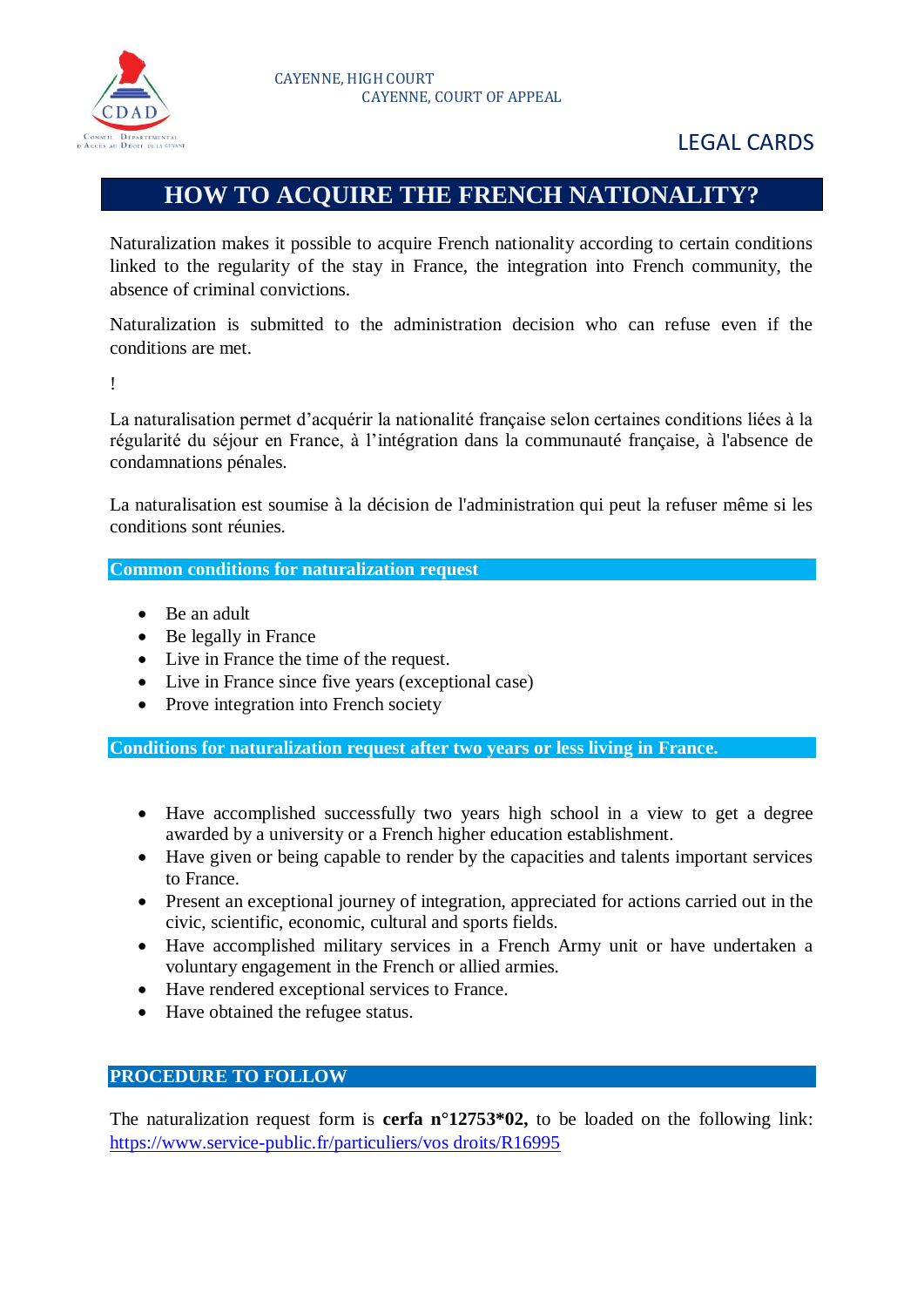### An information notice is available:

[https://www.formulaires.modernisation.gouv.fr/gf/getNotice.do?cerfaNotice=51148%2302&c](https://www.formulaires.modernisation.gouv.fr/gf/getNotice.do?cerfaNotice=51148%2302&cerfaFormulaire=12753*02) [erfaFormulaire=12753\\*02](https://www.formulaires.modernisation.gouv.fr/gf/getNotice.do?cerfaNotice=51148%2302&cerfaFormulaire=12753*02)

The naturalization' request must be submitted to **prefecture** in Cayenne:

## **PRÉFECTURE DE GUYANE Bureau de l'Immigration et de l'Intégration**

## **FRENCH GUIANA PREFECTURE Immigration and Integration Office**

#### **rue Fiedmond - BP 7008 97307 Cayenne Cedex.**

**DOCUMENTS TO PROVIDE**

- Complete copy of the birth certificate
- Residence proof for five or two years, depends on the case
- Complete copy of the minor children birth certificates who live with the applicant
- Complete copy of marriage statement
- Extract from criminal record
- Degree or proof justifying the knowledge of the French language.

*Caution:* If the applicant has **minor foreign children** who live with him (or alternative in case of divorce, separation), he may request naturalization for them too.

When requested, you may ask, under conditions, for the francization of your names, surnames and your children' too.

At the time the naturalization' request is submitted to prefecture, an investigation is led.

The response must take place no later than 18 months upon delivery of all documents necessary for making a complete file of which a receipt is given right away.

*Caution:* Even if the conditions are met, the prefect may reject the request if naturalization appears inappropriate.

In case of rejection, the applicant has a two months period after the notification of that decision **to lodge a prior appeal to the Minister in charge of naturalization.**

If the Minister in charge of naturalizations did not respond to that appeal within 4 months, the appeal is rejected.

The applicant can then, seize the tribunal administrative of Nantes within 2 months following the notification of that decision.

### **USEFUL LINKS**

French Guiana Prefecture websit[ehttp://www.guyane.pref.gouv.fr/Demarches](http://www.guyane.pref.gouv.fr/Demarches-administratives/Etrangers-en-France/Nationalite-francaise/Demander-la-nationalite-francaise)[administratives/Etrangers-en-France/Nationalite-francaise/Demander-la-nationalite-francaise](http://www.guyane.pref.gouv.fr/Demarches-administratives/Etrangers-en-France/Nationalite-francaise/Demander-la-nationalite-francaise)